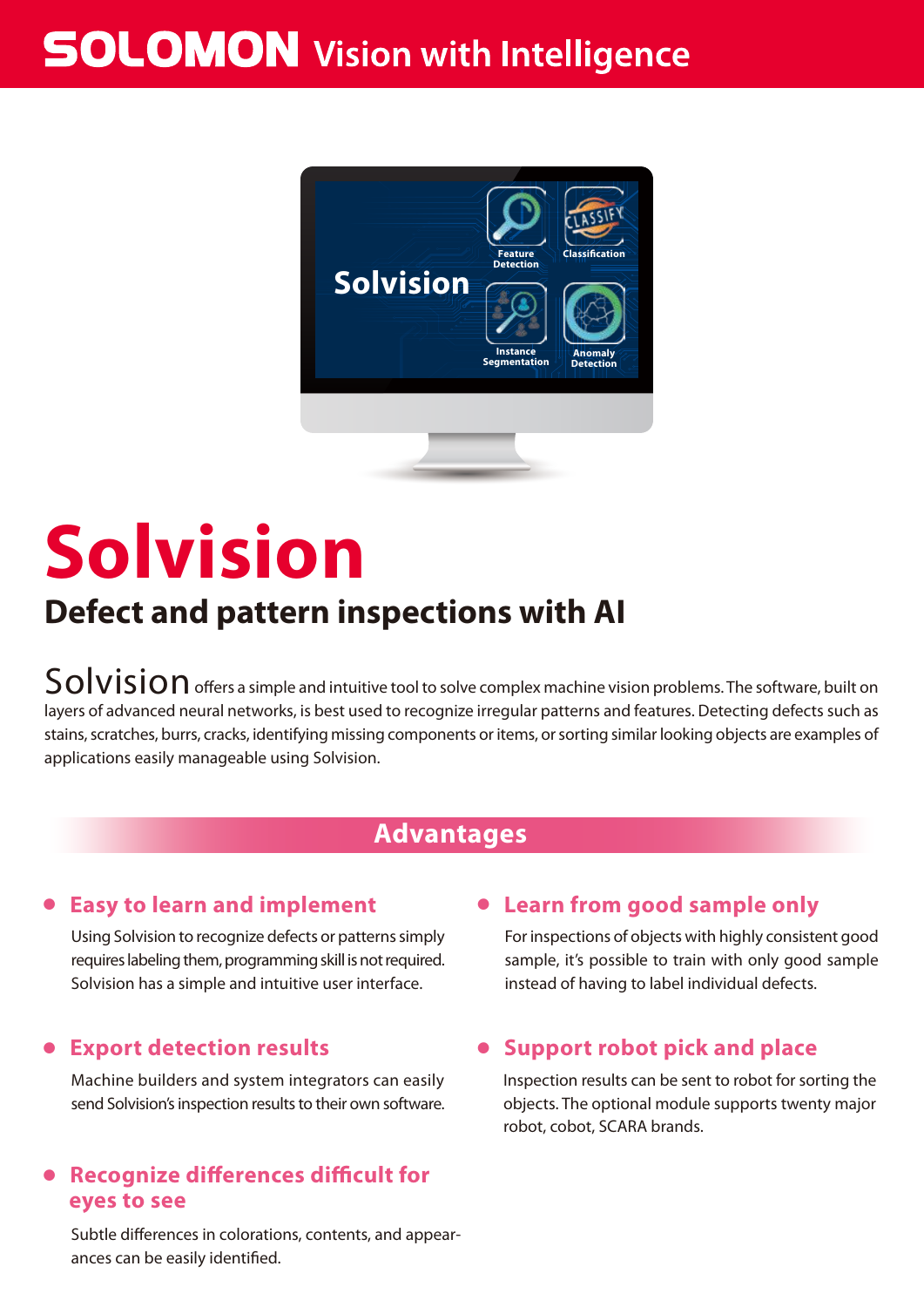#### **OCR Fast Item Identification Recognizing Features and Location**







## **IIIII**  $F = T$





**Defect Inspection**

**Pattern Matching and Categorization**





#### Contact lens



**OK**

**OK**



**NG**



**NG**

- Sealing
- Inspection
- Assembly
- Rubber & Plastic
- Packaging
- Logistics
- E-Commerce
- Warehouse
- Pick & Place

**Applications**

- Assembly QC
- Chip Packaging
- Electronics
- Food & Beverage
- Medical Devices
- Pharmaceutical
- Human Gesture Detection
- Textile
- Deburring